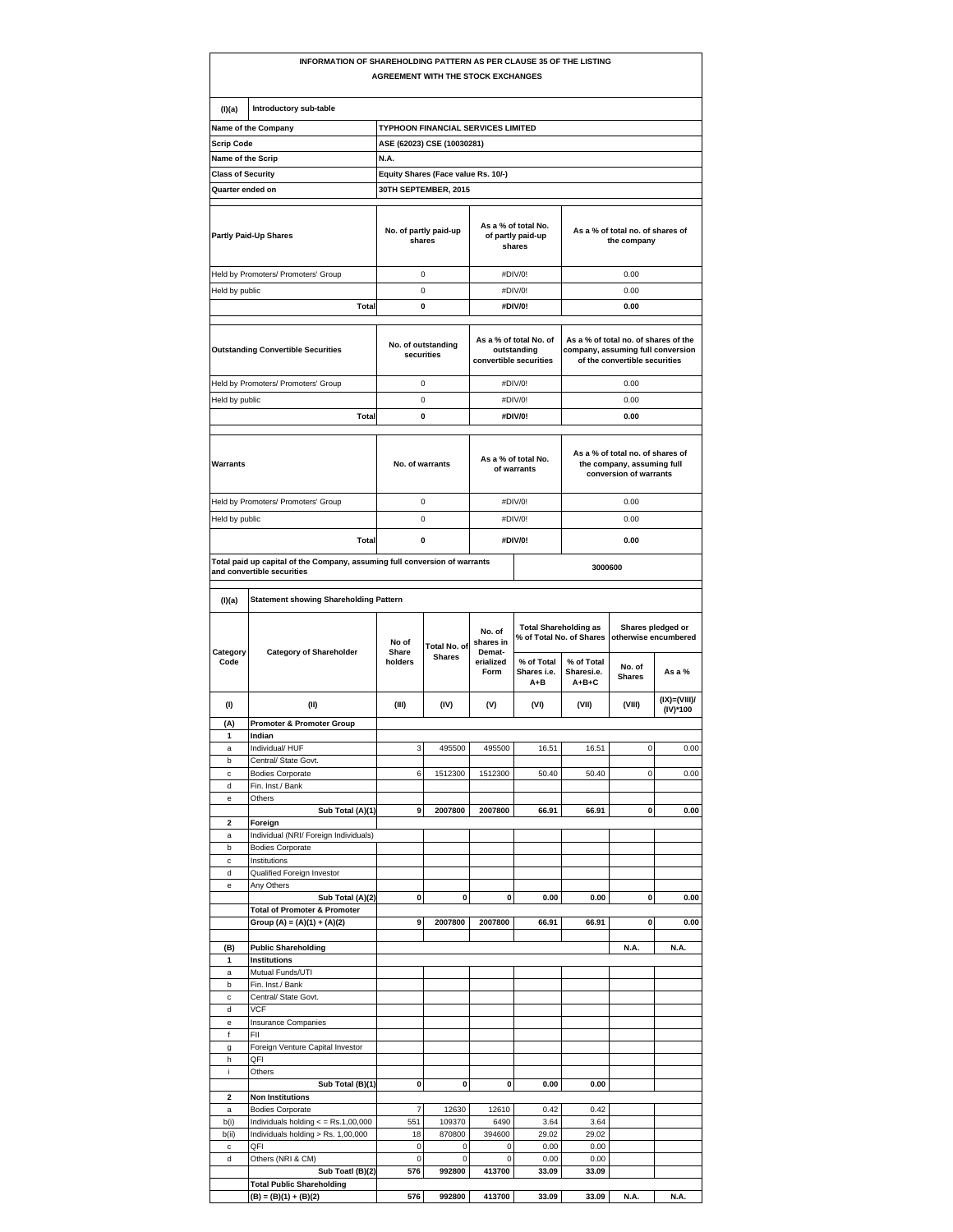|     | Total (A)+(B)                                                                                           | 585 | 3000600  | 2421500 | 100.00 | 100.00 | <b>N.A.</b> | <b>N.A.</b> |
|-----|---------------------------------------------------------------------------------------------------------|-----|----------|---------|--------|--------|-------------|-------------|
| (C) | <b>Shares held by Custodians</b><br>and against which<br><b>Depository Receipts have</b><br>been issued |     |          |         |        |        | <b>N.A.</b> | <b>N.A.</b> |
| (1) | Promoter & Promoter Group                                                                               | 0   | $\Omega$ |         | N.A.   | 0.00   |             | #DIV/0!     |
| (2) | Public                                                                                                  |     | 0        |         | N.A.   | 0.00   |             |             |
|     | Sub Total (C)                                                                                           | O   | ŋ        |         |        |        |             |             |
|     | Grand Total (A)+(B)+(C)                                                                                 | 585 | 3000600  | 2421500 | 100.00 | 100.00 | 0           | 0.00        |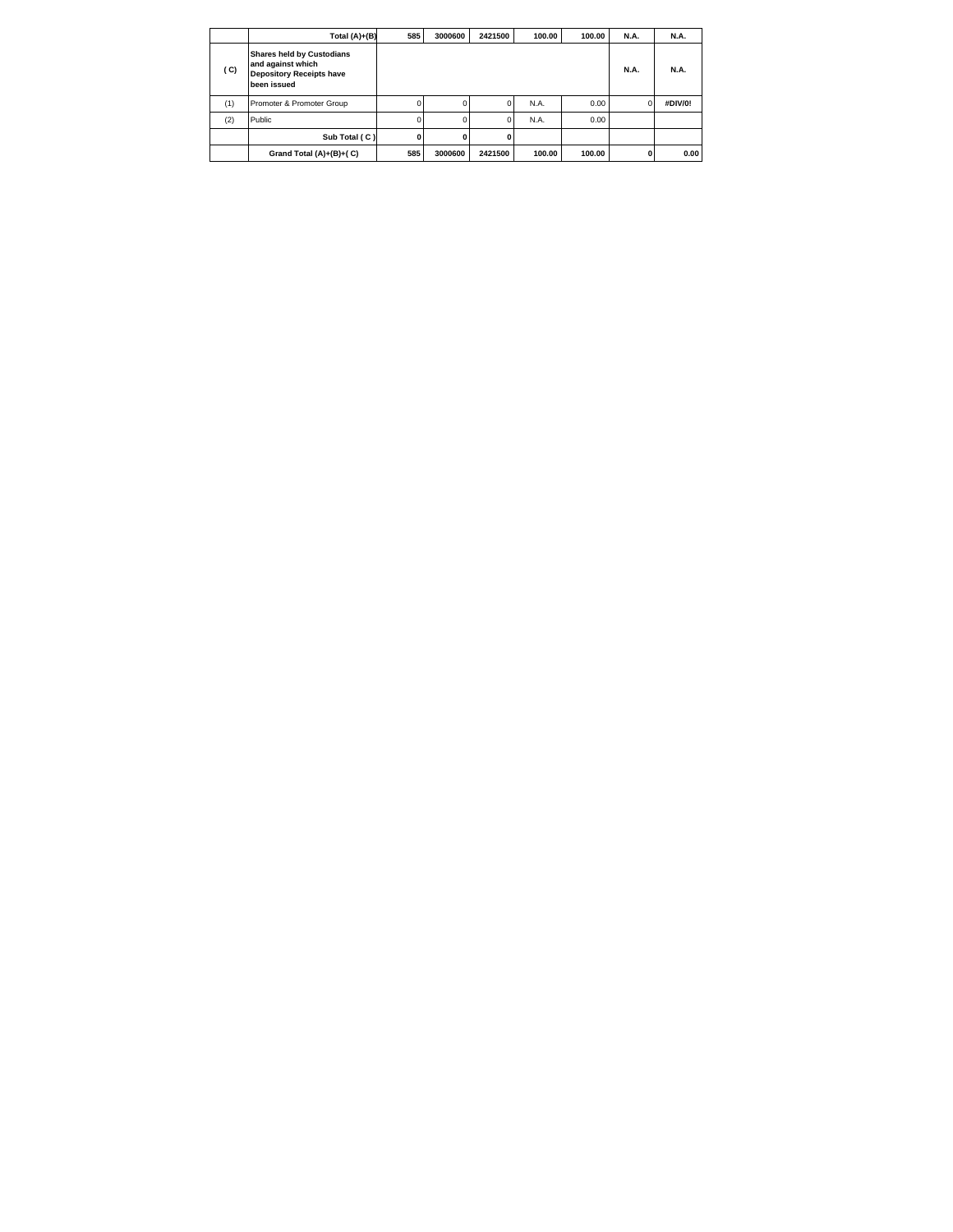| Sr. No.                 | Name of Shareholder                                                                                                                                                                                    | <b>Total Shares held</b>                               |                         | <b>Shares Pladged or otherwise</b><br>encumbered |                                                     |                                                                                                          | Details of Warrants /<br>Convertible<br><b>Securities</b> |        | <b>Total shares</b><br>(including underlying<br>shares assuming full<br>conversion of |  |
|-------------------------|--------------------------------------------------------------------------------------------------------------------------------------------------------------------------------------------------------|--------------------------------------------------------|-------------------------|--------------------------------------------------|-----------------------------------------------------|----------------------------------------------------------------------------------------------------------|-----------------------------------------------------------|--------|---------------------------------------------------------------------------------------|--|
|                         |                                                                                                                                                                                                        | Number                                                 | % of<br>$A + B + C$     | Number                                           | As a %                                              | As a % of<br>A+B+C                                                                                       | <b>Number</b>                                             | As a % | warrants/convertible<br>securities) as a % of<br>diluted share capital                |  |
| (1)                     | (II)                                                                                                                                                                                                   | (III)                                                  | (IV)                    | (V)                                              | (VI)                                                | (VII)                                                                                                    | (VIII)                                                    | (IX)   | (X)                                                                                   |  |
| $\mathbf{1}$            | Ashok Kumar Chhajer                                                                                                                                                                                    | 93100                                                  | 3.10                    | 0                                                | 0.00                                                | 0.00                                                                                                     | $\mathsf 0$                                               | 0.00   | 3.10                                                                                  |  |
| $\overline{\mathbf{c}}$ | Sushma Chhajer                                                                                                                                                                                         | 275400                                                 | 9.18                    | $\mathbf 0$                                      | 0.00                                                | 0.00                                                                                                     | $\mathbf 0$                                               | 0.00   | 9.18                                                                                  |  |
| 3                       | Ratanchand Ashokkumar Chhajer - HUF                                                                                                                                                                    | 127000                                                 | 4.23                    | $\pmb{0}$                                        | 0.00                                                | 0.00                                                                                                     | $\mathbf 0$                                               | 0.00   | 4.23                                                                                  |  |
| 4                       | Woodland Consultancy Services Pvt. Ltd.                                                                                                                                                                | 290000                                                 | 9.66                    | 0                                                | 0.00                                                | 0.00                                                                                                     | $\mathbf 0$                                               | 0.00   | 9.66                                                                                  |  |
| $\mathbf 5$             | Decent Fabrics Pvt. Ltd.                                                                                                                                                                               | 250000                                                 | 8.33                    | $\mathsf 0$                                      | 0.00                                                | 0.00                                                                                                     | $\mathbf 0$                                               | 0.00   | 8.33                                                                                  |  |
| 6                       | Castle Housing Development Pvt. Ltd.                                                                                                                                                                   | 257000                                                 | 8.56                    | $\pmb{0}$                                        | 0.00                                                | 0.00                                                                                                     | 0                                                         | 0.00   | 8.56                                                                                  |  |
| $\overline{7}$          | Rishabh Business Pvt. Ltd.                                                                                                                                                                             | 275000                                                 | 9.16                    | 0                                                | 0.00                                                | 0.00                                                                                                     | $\mathbf 0$                                               | 0.00   | 9.16                                                                                  |  |
| 8                       | Bosco Chemtex Pvt. Ltd.<br>Technomod Properties Pvt. Ltd                                                                                                                                               | 213600                                                 | 7.12                    | $\mathsf 0$                                      | 0.00                                                | 0.00                                                                                                     | $\mathbf 0$                                               | 0.00   | 7.12                                                                                  |  |
| 9                       |                                                                                                                                                                                                        | 226700                                                 | 7.56                    | $\pmb{0}$                                        | 0.00                                                | 0.00                                                                                                     | 0                                                         | 0.00   | 7.56                                                                                  |  |
|                         | Total<br>Note : There are no outstanding Warrants/ Convertible Securites as on date                                                                                                                    | 2007800                                                | 66.91                   | 0                                                | 0.00                                                | 0.00                                                                                                     | $\mathbf 0$                                               | 0.00   | 66.91                                                                                 |  |
|                         | (I)(c)(i) Statement Showing Shareholding of Public holding more than 1 % of total Shares                                                                                                               |                                                        |                         |                                                  |                                                     |                                                                                                          |                                                           |        |                                                                                       |  |
|                         |                                                                                                                                                                                                        | Details of Warrants /<br><b>Convertible Securities</b> |                         |                                                  | <b>Total shares (including</b><br>underlying shares |                                                                                                          |                                                           |        |                                                                                       |  |
| Sr.No.                  | Name of Shareholder                                                                                                                                                                                    | No. of<br><b>Shares</b>                                | $%$ of<br>$A + B + C$   | Number                                           | As a %                                              | assuming full<br>conversion of<br>warrants/convertible<br>securities) as a % of<br>diluted share capital |                                                           |        |                                                                                       |  |
| 1                       | NARENDRA S SHAH                                                                                                                                                                                        | 59400                                                  | 1.98                    | $\bf 0$                                          | 0.00                                                |                                                                                                          | 1.98                                                      |        |                                                                                       |  |
| $\overline{\mathbf{c}}$ | AMIN RIKET K.                                                                                                                                                                                          | 50000                                                  | 1.67                    | $\mathbf 0$                                      | 0.00                                                |                                                                                                          | 1.67                                                      |        |                                                                                       |  |
| 3                       | HEMANTBHAI PUNAMCHAND SHETH                                                                                                                                                                            | 50000                                                  | 1.67                    | $\mathbf 0$                                      | 0.00                                                |                                                                                                          | 1.67                                                      |        |                                                                                       |  |
| 4                       | MONA MANISH JOSHI                                                                                                                                                                                      | 50000                                                  | 1.67                    | $\bf 0$                                          | 0.00                                                |                                                                                                          | 1.67                                                      |        |                                                                                       |  |
| 5                       | PARVEZ A GHANCHI                                                                                                                                                                                       | 50000                                                  | 1.67                    | 0                                                | 0.00                                                |                                                                                                          | 1.67                                                      |        |                                                                                       |  |
| 6                       | PAYAL PRANAVKUMAR JOSHI                                                                                                                                                                                | 50000                                                  | 1.67                    | $\mathbf 0$                                      | 0.00                                                |                                                                                                          | 1.67                                                      |        |                                                                                       |  |
| $\overline{7}$          | RICHESH RAICHAND GOLCHHA                                                                                                                                                                               | 50000                                                  | 1.67                    | $\bf 0$                                          | 0.00                                                |                                                                                                          | 1.67                                                      |        |                                                                                       |  |
| 8                       | MALKA JAYMIN RAWAL                                                                                                                                                                                     | 50000                                                  | 1.67                    | 0                                                | 0.00                                                |                                                                                                          | 1.67                                                      |        |                                                                                       |  |
| 9                       | UMESHKUMAR POPATLAL SHAH                                                                                                                                                                               | 50000                                                  | 1.67                    | $\mathbf 0$                                      | 0.00                                                |                                                                                                          | 1.67                                                      |        |                                                                                       |  |
| 10                      | PURUSHOTTAM DASS BANGUR                                                                                                                                                                                | 49500                                                  | 1.65                    | $\bf 0$                                          | 0.00                                                |                                                                                                          | 1.65                                                      |        |                                                                                       |  |
| 11                      | HANUMANCHAND M CHOPRA                                                                                                                                                                                  | 49500                                                  | 1.65                    | 0                                                | 0.00                                                |                                                                                                          | 1.65                                                      |        |                                                                                       |  |
| 12                      | SUKUMAR MANHOT                                                                                                                                                                                         | 49500<br>49500                                         | 1.65                    | $\mathbf 0$<br>$\mathbf 0$                       | 0.00                                                |                                                                                                          | 1.65<br>1.65                                              |        |                                                                                       |  |
| 13                      | KAMALA H CHOPRA<br>RAJKUMARI RAMCHAND UDHWANI                                                                                                                                                          | 48900                                                  | 1.65                    | 0                                                | 0.00                                                |                                                                                                          | 1.63                                                      |        |                                                                                       |  |
| 14<br>15                | DHAVAL J PATEL                                                                                                                                                                                         | 45700                                                  | 1.63<br>1.52            | $\mathbf 0$                                      | 0.00<br>0.00                                        |                                                                                                          | 1.52                                                      |        |                                                                                       |  |
| 16                      | VIJAY R KANDHARI                                                                                                                                                                                       | 39600                                                  | 1.32                    | $\bf 0$                                          | 0.00                                                |                                                                                                          | 1.32                                                      |        |                                                                                       |  |
| 17                      | SATYANARAYAN KEDIA                                                                                                                                                                                     | 39600                                                  | 1.32                    | 0                                                | 0.00                                                |                                                                                                          | 1.32                                                      |        |                                                                                       |  |
| 18                      | MAHABIRPRASAD KEDIA                                                                                                                                                                                    | 39600                                                  | 1.32                    | $\mathbf 0$                                      | 0.00                                                |                                                                                                          | 1.32                                                      |        |                                                                                       |  |
|                         | Total                                                                                                                                                                                                  | 870800                                                 | 29.02                   | 0                                                | 0.00                                                |                                                                                                          | 29.02                                                     |        |                                                                                       |  |
|                         | Note : There are no outstanding Warrants/ Convertible Securities as on date with Public<br>(I)(c)(ii) Statement Showing Shareholding of Persons belongs to Public holding more than 5% of total Shares |                                                        |                         |                                                  |                                                     |                                                                                                          |                                                           |        |                                                                                       |  |
| Sr.No.                  | Name of Shareholder<br><b>NIL</b>                                                                                                                                                                      | No. of<br><b>Shares</b>                                | % of<br>$A + B + C$     | Details of Warrants /<br><b>Number</b>           | As a %                                              | <b>Total shares (including</b>                                                                           | underlying shares                                         |        |                                                                                       |  |
|                         | Total<br>Note : There are no outstanding Warrants/ Convertible Securities as on date with Public                                                                                                       | 0                                                      | 0.00                    | 0                                                | 0.00                                                |                                                                                                          | 0.00                                                      |        |                                                                                       |  |
| (I)(d)                  | <b>Statement Showing Details of Locked in Shares</b>                                                                                                                                                   |                                                        |                         |                                                  |                                                     |                                                                                                          |                                                           |        |                                                                                       |  |
| Sr.No.                  | Name of Shareholder<br><b>NIL</b>                                                                                                                                                                      |                                                        | No. of locked in Shares |                                                  | % of Total Shares                                   |                                                                                                          |                                                           |        |                                                                                       |  |
|                         |                                                                                                                                                                                                        | Total                                                  |                         | 0                                                | 0.00                                                |                                                                                                          |                                                           |        |                                                                                       |  |
|                         |                                                                                                                                                                                                        |                                                        |                         |                                                  |                                                     |                                                                                                          |                                                           |        |                                                                                       |  |
| (II)(a)                 | STATEMENT SHOWING DETAILS OF DEPOSITORY RECEIPTS (DRs)                                                                                                                                                 |                                                        |                         |                                                  |                                                     |                                                                                                          |                                                           |        |                                                                                       |  |
| Sr.No.                  | Type of outstanding DR                                                                                                                                                                                 | No. of outstanding DRs underlying outstanding          | No. of Shares           | <b>DRs</b>                                       | % of Total Shares                                   |                                                                                                          |                                                           |        |                                                                                       |  |
|                         | <b>NIL</b><br>Total                                                                                                                                                                                    | 0                                                      |                         | 0                                                |                                                     | 0.00                                                                                                     |                                                           |        |                                                                                       |  |
|                         | Note: The Company has not issued any type of Depository Receipts till date                                                                                                                             |                                                        |                         |                                                  |                                                     |                                                                                                          |                                                           |        |                                                                                       |  |
| (II)(b)                 | STATEMENT SHOWING DETAILS OF DEPOSITORY RECEIPTS IN EXCESS OF 1%                                                                                                                                       |                                                        |                         |                                                  |                                                     |                                                                                                          |                                                           |        |                                                                                       |  |
|                         | Name of the DR Holder                                                                                                                                                                                  | Type of outstanding DR underlying outstanding          | No. of Shares           | <b>DRs</b>                                       | % of Total Shares                                   |                                                                                                          |                                                           |        |                                                                                       |  |
|                         | <b>NIL</b>                                                                                                                                                                                             | <b>NIL</b>                                             |                         |                                                  |                                                     |                                                                                                          |                                                           |        |                                                                                       |  |
| Sr.No.                  | <b>Total</b>                                                                                                                                                                                           |                                                        |                         | 0                                                |                                                     | 0.00                                                                                                     |                                                           |        |                                                                                       |  |
|                         | Note: The Company has not issued any type of Depository Receipts till date<br>STATEMENT SHOWING THE VOTING PATTERN OF SHAREHOLDRES, IF MORE                                                            |                                                        |                         |                                                  |                                                     |                                                                                                          |                                                           |        |                                                                                       |  |